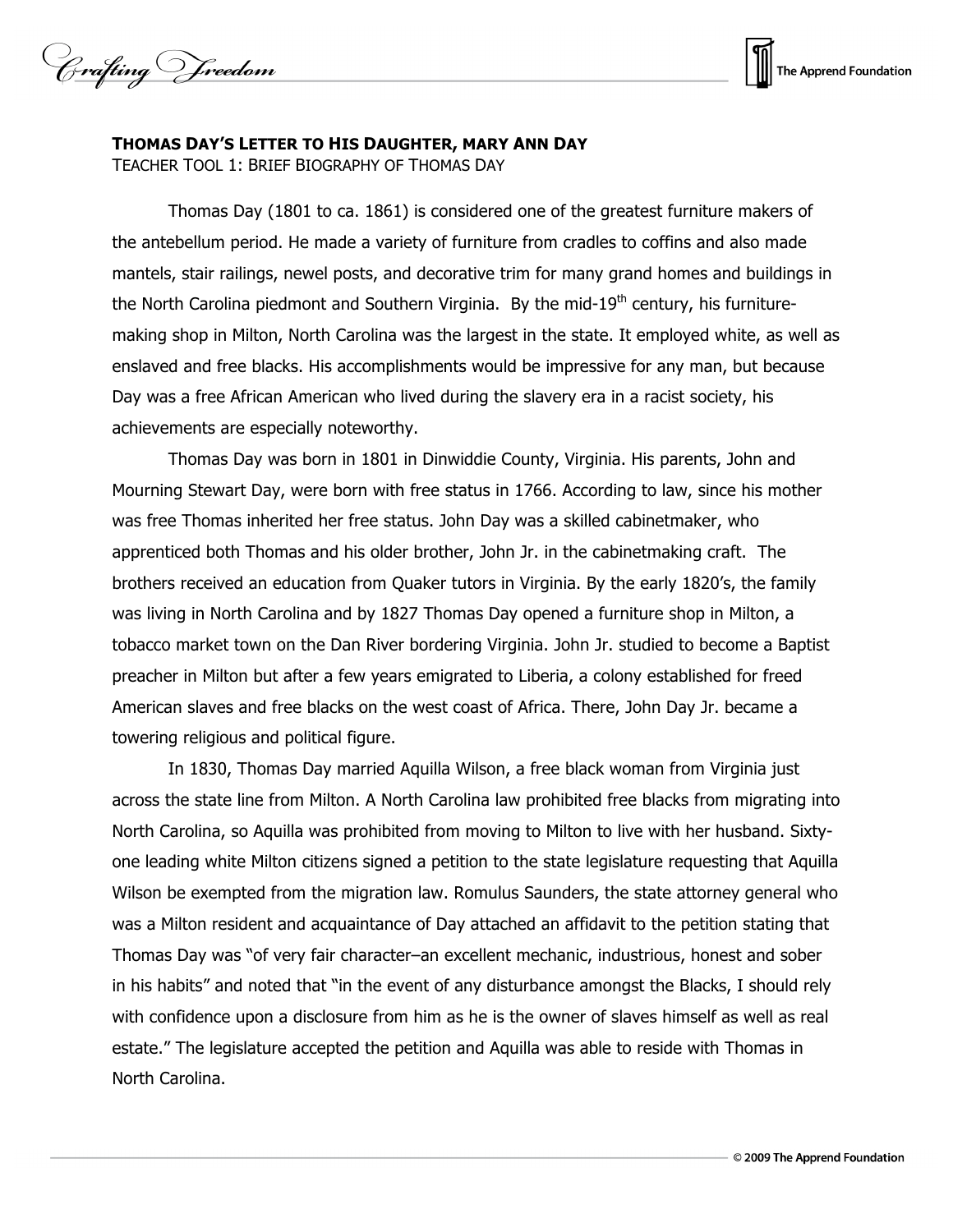Thomas and Aquilla made Milton their home for three decades. There they had three children: Devereux, Mary Ann Day, and Thomas Day Jr. Based on how he was characterized by Romulus Saunders, Thomas Day appeared to accept Southern society and its major institution, slavery. However, as a young man of only 34 in 1835 he secretly attended The Fifth Annual Convention for the Improvement of Free People of Colour in the United States in Philadelphia. There he associated with black businessmen and national black leaders, many of whom would become leading abolitionists and anti-slavery activists. It was very dangerous for Thomas Day to attend this convention because in the South abolitionists were considered traitors and even criminals. The delegates at the convention proclaimed their belief in universal liberty and racial equality. Day's attendance at this meeting as well as other ties to anti-slavery activists have led many leading historians to deem him an opponent of the institution of slavery, even though he owned slaves throughout his career.

In 1848, Day bought the Union Tavern, one of the most significant examples of Federal architecture and one of the most prominent landmarks in the North Carolina piedmont. He converted it to his home and shop. In the early nineteenth century it had been a stage stop on the road to Petersburg, a major regional center. Soon after buying the Tavern, Day sent his three children to Wesleyan Academy in Wilbraham, Massachusetts. Founded by Methodists, it was a religious preparatory institution that was known to be ardently anti-slavery. The abolitionist leaders of Wesleyan were personal friends of Thomas Day, whom he likely met at anti-slavery meetings. Letters Thomas Day wrote Mary Ann while she was at Wilbraham provide a rare window into his personal beliefs and philosophy.

In 1857 there was a national financial crisis and one in three businesses went under. Day's furniture shop was affected and it was in receivership by the end of the decade. Thomas Day Jr., executed a note for his father's debts, which allowed the property to be returned to him until he could work off the debt. He was able to pay it off by 1864. In 1861, Thomas Day disappeared from public records. It is believed he died that year although no obituary or record of his death date has yet to be found.

Thomas Day's legacy lives on in the furniture and interior architecture he created and also in the Tavern, which has been restored as a monument to his life and work. Today it is a National Historic Landmark and also a hands-on furniture museum.